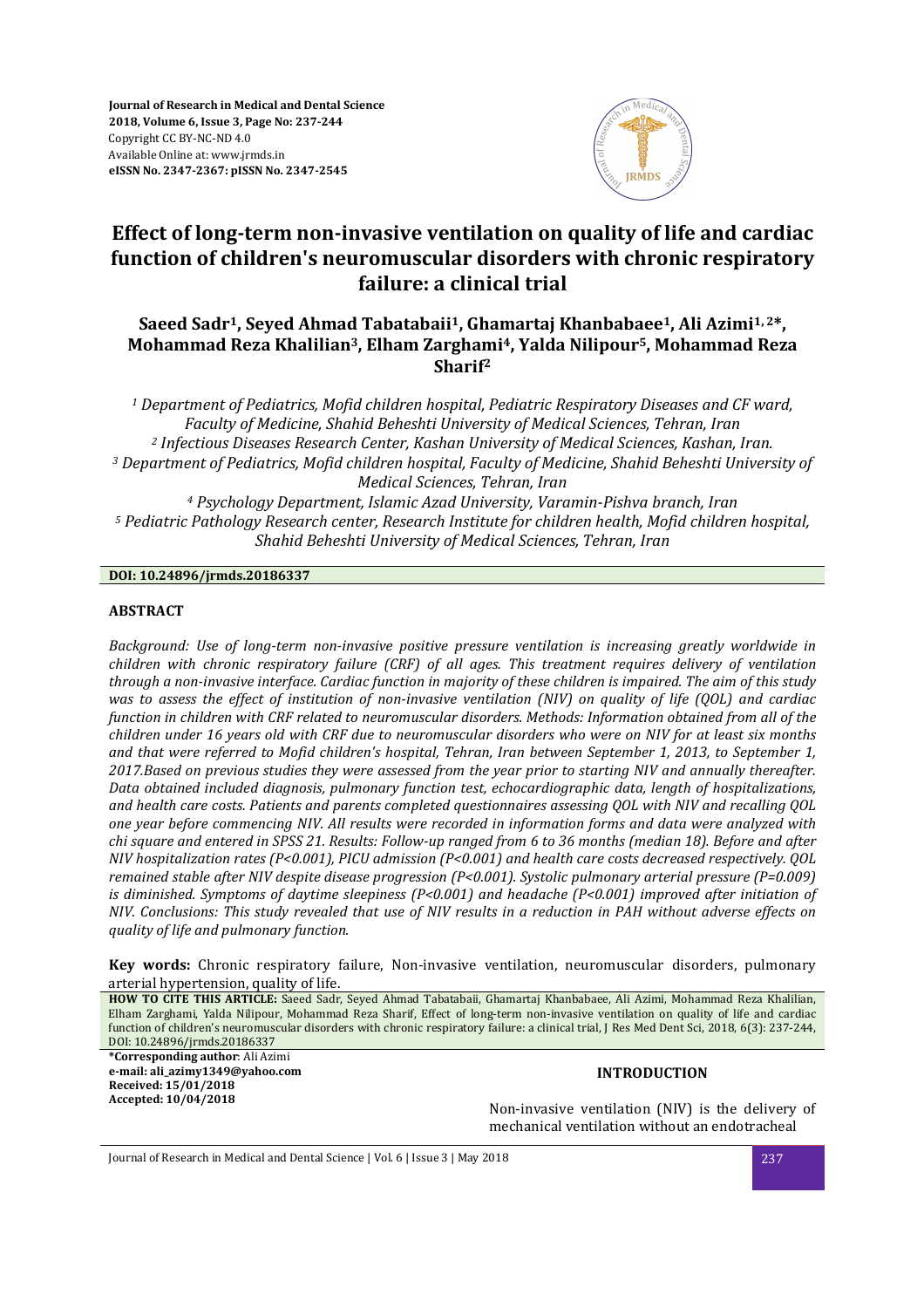tube or tracheostomy [1]. NIV is a well-known treatment in patients with chronic respiratory failure [2]. The earliest forms of non-invasive ventilation put upon negative pressures, such as the "Iron lung" [3]. NIV is used as a first line therapy in wide range of childhood respiratory disorders including upper airway obstruction, musculoskeletal weakness and chest wall restriction, central nervous system disorders and chronic lung diseases [4-6]. The prevalence of children who requiring chronic mechanical ventilation is unknown, but the number has grown over the last two decades [7]. Long term NIV is associated with an increase in survival [8] but its impact on quality of life (QOL) in children is unknown [9]. Home NIV is a practical treatment modality that offers, as compared to prolonged hospitalizations, better QOL and lower costs for children dependent on ventilation technology [10].

The increasing number of patients with pulmonary hypertension (PH) due to alveolar hypoventilation is of particular concern. The pathogenesis of PH in these patients is unknown [11]. It is hypothesized the use of NIV is associated with improved haemodynamics and PH in chronic respiratory failure.

In Iran the use of NIV in children with CRF is very limited and also in our knowledge there isn't any study on these patients in Iran. The aim of this research is to study the impact of NIV on quality of life and pulmonary hypertension in children's neuromuscular disorders with CRF.

### **MATERIALS AND METHODS**

### **Research design and setting**

This study is a before after clinical trial which is conducted in Shahid Beheshti University of Medical Sciences in Mofid children's hospital, Tehran over a four years' period; starting from September 2013 until September 2017.Inclusion criteria included all patients commencing NIV for chronic respiratory insufficiency associated with neuromuscular disorders who was referred to pulmonology clinic of Mofid Children's Hospital during the period September 1, 2013, to September 1, 2017.These children had NIV at least for six months. The criteria for starting of NIV was nocturnal hypercapnia (PCO2>55), and stability of general conditions. Exclusion criteria were patients with chronic respiratory insufficiency and

neuromuscular disorder who need intra-tracheal intubation or tracheostomy.

### **Intervention**

*\_\_\_\_\_\_\_\_\_\_\_\_\_\_\_\_\_\_\_\_\_\_\_\_\_\_\_\_\_\_\_\_\_\_\_\_\_\_\_\_\_\_\_\_\_\_\_\_\_\_\_\_\_\_\_\_\_\_\_\_\_\_\_\_\_\_\_\_\_\_\_\_\_\_\_\_\_\_\_\_\_\_\_\_\_* 

Records were reviewed and data obtained from the year prior to usage of NIV and annually thereafter. Data obtained included diagnosis, age of starting NIV, mortality, patient symptoms, growth percentiles, presence of scoliosis, results of pulmonary function testing, overnight oximetry, number of hospitalizations, number of days in hospital and intensive care, and costs to the health service. Pulmonary function testing was performed annually in all children able to cooperate, in a seated or erect position and supine position using a Ganshorn 2011 Spirometer. Echocardiography performed for all of the patient before and immediately after commencing of NIV and three monthly thereafter using Maestro my lab echocardiograph.

Total costs associated with outpatient visits and hospital admissions before starting of NIV were calculated. These were got from the finance departments of the tertiary hospital and local hospitals. Costs after NIV included instruments and specialized nursing fees.

The QOL obtained using the Pediatric Quality of Life Inventory (PedsQL), developed by Dr. James W. Varni (12). Children and parents evaluated separately with the PedsQL version 3.0 (PedsQL 3.0) which was specialized for children's neuromuscular disorders. Different versions of the PedsQL were used in the following age groups; toddler, 0 to 2years; young child, 3 to 7 years; child, 8 to 11 years; and teenager,12 to 18 years. Scores were converted to a 0 to 100 scale, with higher scores indicating lower QOL. In this setting parents completed three sets of questionnaires: one recalling what life had been like for their child one year preceding to start of NIV and one at the month that NIV had started and one after commencing NIV.

### **Outcome**

The commencement of NIV for all patients was in Mofid tertiary hospital. Discharge of patients from hospital had performed step by step and after assurance of appropriate after-care. All the subjects were followed monthly thereafter. In each follow up session subjects underwent ABG check and pulse-oximetry. Then NIV equipment was titrated. They underwent echocardiography each three months. Skills of parents or caregivers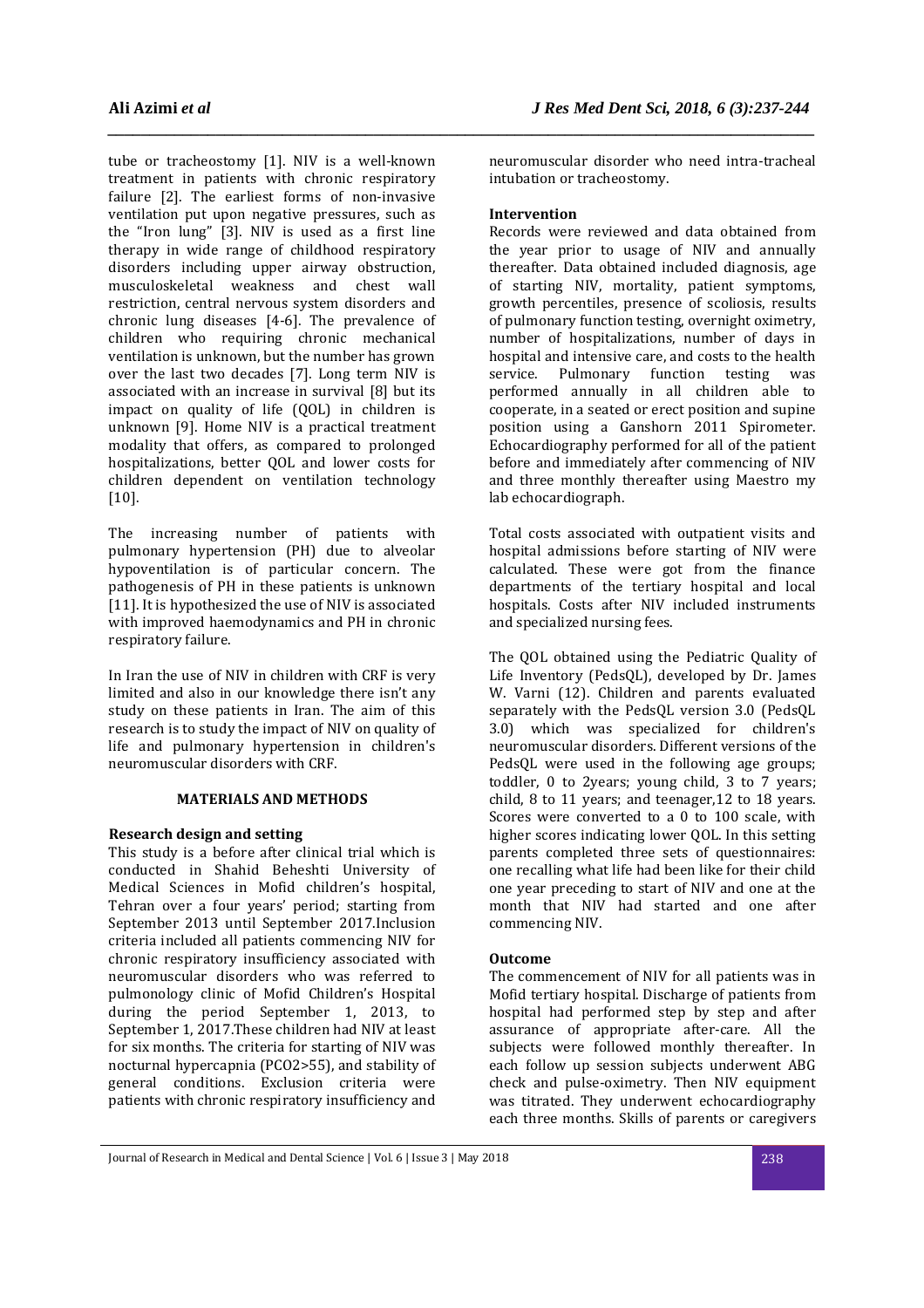in each visit were evaluated and basic life support was instructed to them. At the end of study data of echocardiography, QOL, symptoms of respiratory failure, ABG and costs of hospitalization and treatment were obtained and compared with the data that had been obtained before NIV.

### **Statistical methods**

Statistical analysis was conducted using SPSS21 software (SPSS, Inc., Chicago, IL, USA). all data of patient was entered to this software and evaluated. Also we used T-test,x^2and fisher test for analyzing data.

### **Research ethics**

The Ethic Committee of Shahid Beheshti University of Medical Sciences confirmed this study (ethic code: IR.SBMU.MSP.REC.1395.539). All patients were informed about this study and its complications, and each patient parent or caregiver provided written informed consent before enrolment.

### **RESULTS**

From sixteen patients, fifteen were enrolled in study and one was excluded because that patient did not come back again. In this study 7 patient were female (47%) and 8 were male (53%). The mean of patient's age was 10.1±4.9 years old. The cause of chronic dependency on mechanical ventilation was respiratory pump disorder. Diagnosis included multiminicore disease (three children), congenital myopathy (two children), Nemalin myopathy (one child) which were confirmed by muscle biopsy. Congenital scoliosis (two children), myopathy with unknown etiology (two children), MERRF syndrome (one child), Myasthenia gravis (one child), progeria (one child), diaphragmatic paralysis (one child) and mucopolysaccharidosis (one child) were other diagnosis in this study (Figure 1). In 73.4% of children parents were close relatives by blood.

### **Initial assessment**

The mean arterial oxygen pressure before commencing NIV was 46.3±13.3 mmHg and peripheral blood saturation was below 90%. After commencing of NIV none of the patients required oxygen supplementation (SPO2>94%) (Table 1).The mean arterial carbon dioxide pressure preceding use of NIV was 81.9±16.6 and this value after starting NIV was decreased to 55.1±7.4 (P<0.001) (Table 1). The mean diurnal time of NIV

use was 9.5±9 hours and mean overall length of follow up was  $17.7\pm8.5$  months (table 1). All the patients had used Bi-PAP. The interface of NIV for 13 patients was oropharyngeal mask and 2 remaining used nasal mask.

### **Hospitalization, ICU admittance and healthcare costs**

The mean episodes of hospitalization in 2 years' period before starting NIV was 4.2±3.8 which was decreased to  $0.4\pm0.9$  (P<0.001) (table 1).ICU admit in 2 years' period before commencing NIV was 13.6±12 days which was decreased to 0.0±0.0 (P<0.001). The mean hospitalization time for respiratory illnesses in 2 years' period before NIV was 28.2±19.7 which was decreased to 0.6±0.8 (P<0.001) (table 1).The mean daily direct cost of health care per patient decreased from 3980 US Dollars in the year prior to institution of ventilation to 0.2 US Dollars in the year following NIV (P= 0.002) (table 1).

### **QOL score**

*\_\_\_\_\_\_\_\_\_\_\_\_\_\_\_\_\_\_\_\_\_\_\_\_\_\_\_\_\_\_\_\_\_\_\_\_\_\_\_\_\_\_\_\_\_\_\_\_\_\_\_\_\_\_\_\_\_\_\_\_\_\_\_\_\_\_\_\_\_\_\_\_\_\_\_\_\_\_\_\_\_\_\_\_\_* 

The mean total QOL score of patients one year before NIV was 33.7±13.1, this score at the time of starting NIV was 51.2±18.3 and one year after commencing NIV the mean total QOL score was 40.5±12.4 (Table 1). Findings showed a significant increase of total QOL score one year before starting NIV compared to the time of commencing NIV (P<0.001) and significant decrease of total QOL score at the time of commencing NIV compared to one-year after starting NIV (P<0.001) but there was no significant statistical difference between the mean QOL score one year before and one-year after NIV (P=0.462).

The mean total QOL score as reported by parents was 35.3±16.3 one year before starting NIV, this score at the time of starting NIV was 58.3±13.0 and the mean QOL score as reported by parents one year after commencing NIV was 42.4±14.1 (Table 1). Findings showed a significant increase of total QOL score reported by parents one year before starting NIV compared to the time of commencing NIV (P<0.001), significant decrease of total QOL score reported by parents at the time of commencing NIV compared to one year after starting NIV(P<0.001) and an increase of the mean total QOL score reported by parents one year before compared to one year after commencing NIV (P=0.040).

Journal of Research in Medical and Dental Science | Vol. 6 | Issue 3 | May 2018 239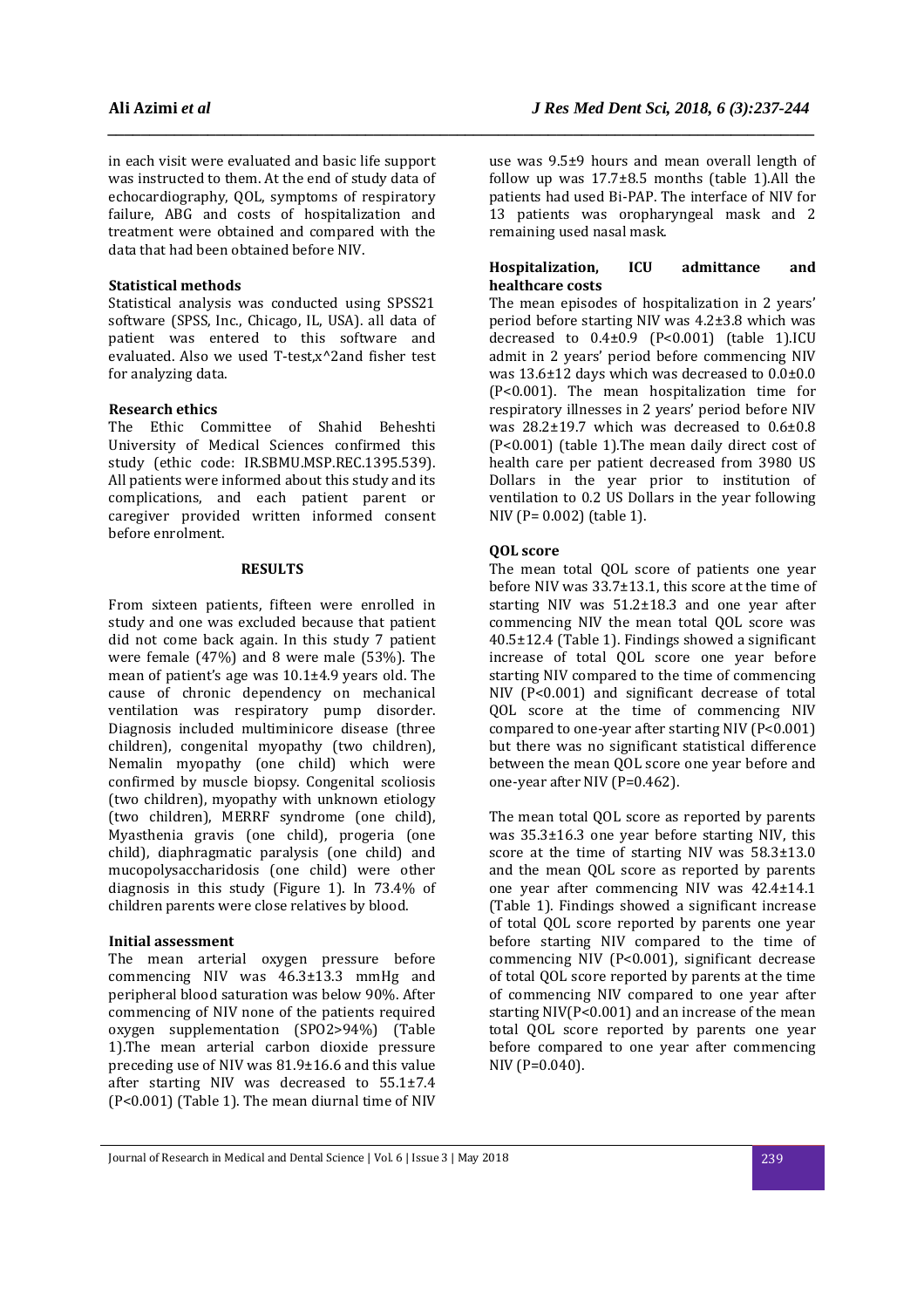| Variable                      | Before NIV*     | Time of starting NIV | <b>After NIV</b>    | P value           |
|-------------------------------|-----------------|----------------------|---------------------|-------------------|
| <b>PO2</b>                    | --              | $46.3 \pm 16.3$ mmHg | $>80$ mm $Hg$       |                   |
| SP <sub>02</sub>              |                 | $< 90\%$             | >94%                |                   |
| PCO <sub>2</sub>              |                 | $81.9 \pm 16.6$ mmHg | $55.1 \pm 7.4$ mmHg | P < 0.001         |
| Mean episodes of              | $4.2 \pm 3.8$   |                      | $0.4 \pm 0.9$       | P < 0.001         |
| hospitalization               |                 |                      |                     |                   |
| PICU admission                | $13.6 \pm 12$   | --                   | $0.0 + 0.0$         | P < 0.001         |
| Mean daily direct cost        | 3980 US Dollars |                      | 0.2 US Dollars      | $P=0.002$         |
| <b>OOL</b> score child report | 33.7±13.1       | $51.2 \pm 18.3$      |                     | P < 0.001         |
| QOL score child reports       |                 | $51.2 \pm 18.3$      | $40.5 \pm 12.4$     | P < 0.001         |
| QOL score child reports       | 33.7±13.1       | --                   | $40.5 \pm 12.4$     | $P=0.462$         |
| QOL score parent              | $35.3 \pm 16.3$ | $58.3 \pm 13.0$      |                     | P < 0.001         |
| reports                       |                 |                      |                     |                   |
| QOL score parent              |                 | $58.3 \pm 13.0$      | $42.4 \pm 14.1$     | P < 0.001         |
| reports                       |                 |                      |                     |                   |
| <b>QOL</b> score parent       | $35.3 \pm 16.3$ |                      | $42.4 \pm 14.1$     | $P=0.040$         |
| reports                       |                 |                      |                     |                   |
| Daytime headache              | 73%             | --                   | $0\%$               |                   |
| Daytime drowsiness            | 66%             | $\qquad \qquad -$    | 0%                  | $\qquad \qquad -$ |
| Ability to perform PFT        | $0\%$           |                      | 90%                 |                   |
| in older than 6 years         |                 |                      |                     |                   |

| Table1. Comparison between results of study before and after NIV |
|------------------------------------------------------------------|
|------------------------------------------------------------------|

*\_\_\_\_\_\_\_\_\_\_\_\_\_\_\_\_\_\_\_\_\_\_\_\_\_\_\_\_\_\_\_\_\_\_\_\_\_\_\_\_\_\_\_\_\_\_\_\_\_\_\_\_\_\_\_\_\_\_\_\_\_\_\_\_\_\_\_\_\_\_\_\_\_\_\_\_\_\_\_\_\_\_\_\_\_* 

\*Before NIV for QOL was one year before starting NIV and for hospital and PICU admission was two years' period before starting NIV



**Figure 1. Distribution percentage of Diagnosis in children with neuromuscular disease who need NIV**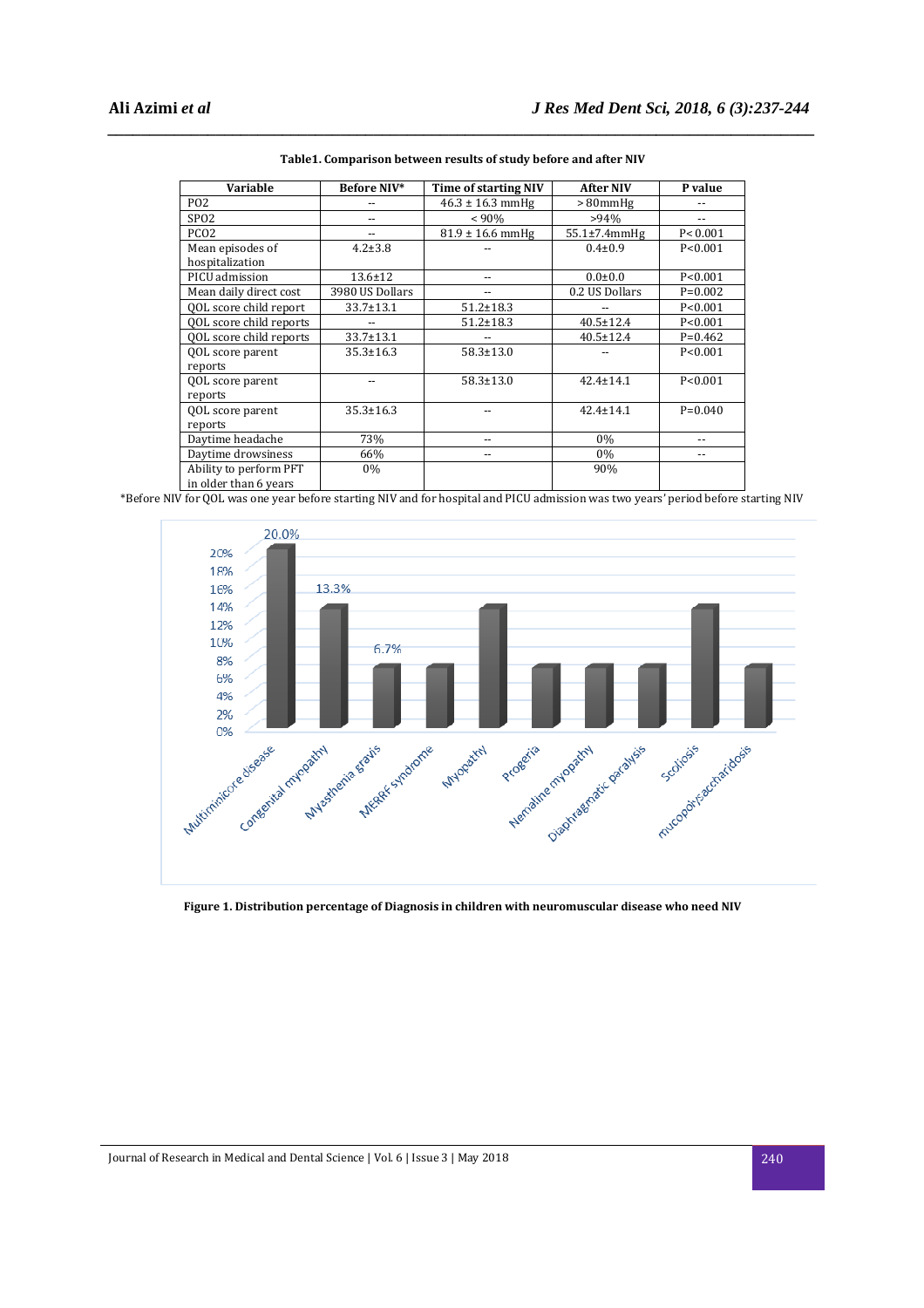

*\_\_\_\_\_\_\_\_\_\_\_\_\_\_\_\_\_\_\_\_\_\_\_\_\_\_\_\_\_\_\_\_\_\_\_\_\_\_\_\_\_\_\_\_\_\_\_\_\_\_\_\_\_\_\_\_\_\_\_\_\_\_\_\_\_\_\_\_\_\_\_\_\_\_\_\_\_\_\_\_\_\_\_\_\_* 

### **Figure 2. Effect of NIV on mean pulmonary artery pressure**

### **Symptoms and pulmonary function**

Eleven patients before starting NIV was suffered from headache but after commencing NIV there were no patients with headache (Table 1). Fourteen patients had drowsiness before NIV but this symptom had relieved totally after starting NIV (Table 1). Ten patients were over six years of age. None of them had the ability to perform pulmonary function testing (PFT) before starting NIV but after commencing NIV nine patients had the ability of performing PFT and only one patient could not perform PFT. In those patients who performed PFT, repeat PFT showed no change in pulmonary function after NIV (Table 1).

#### **Echocardiographic findings and cardiac drug doses**

All patients underwent echocardiography before and after commencing NIV. Abnormal findings in left heart were intraventricular septal in diastole in 2 patients, posterior wall in diastole in 2 patients, mitral regurgitation in 4 patients. These data were not changed before and after NIV. The most significant finding in right heart was systolic pulmonary hypertension in eight patients (53.3%). The systolic pulmonary artery pressure in them before starting NIV was 47.9±12.6 mmHg which was decreased after commencing NIV to 40.0±7.0 mmHg (P=0.009) (Figure 2). Also eight patients had increased mean pulmonary artery pressure. The mean pulmonary artery pressure in them before starting NIV was 25.3±6.8 which was decreased to  $22.0 \pm 2.8$  (P=0.084) (Figure 3). All patients with pulmonary hypertension (8 patients) were prescribed drugs (sildenafil and furosemide) which in 4 patients doses of these drugs were decreased to half and in 4 other patients' prescription were discontinued.

### **Complications of NIV**

Overall 8 patients (53%) had no complications. Seven had erythema of nasal bridge one had mask intolerance and one inappropriate fixation.

### **DISCUSSION**

This study was done in Mofid children's hospital which was a major referral hospital in Iran and by far there was no similar study in this age group of Iranian children in our knowledge. The evaluation of cardiac outcome in this study was the new and important concept. Initiation of NIV in children's neuromuscular disorders resulted to decreased healthcare cost, hospital and ICU admissions without adversely affecting pulmonary function and QOL. Also mean and systolic pulmonary pressure was decreased and drug doses that prescribed for PH were decreased significantly.

The majority of studies in the world had done on similar number of patients, age ranges and periods. Castro-codesal et al in a scoping review in 2017 in Canada showed from 289 studies 10% were subject interventional before-after studies with mean period of 25 months. The overall median sample size included studies was 14 (range 3-658) [4]. Patient symptoms including headache and daytime somnolence improved. This has also been shown in another before-after study which H.K. Young et al. in 2007 in Australia were demonstrated that from 14 patients 9 had daytime somnolence prior to NIV. Four also had morning headache. After NIV nobody had daytime somnolence and only one had headache [9]. All patients had hypoxemia before NIV (PO2 < 64 mmHg) however none of the patients required oxygen supplementation after the start of NIV (SPO2>94%). In a respiratory review Sarah L

Journal of Research in Medical and Dental Science | Vol. 6 | Issue 3 | May 2018 241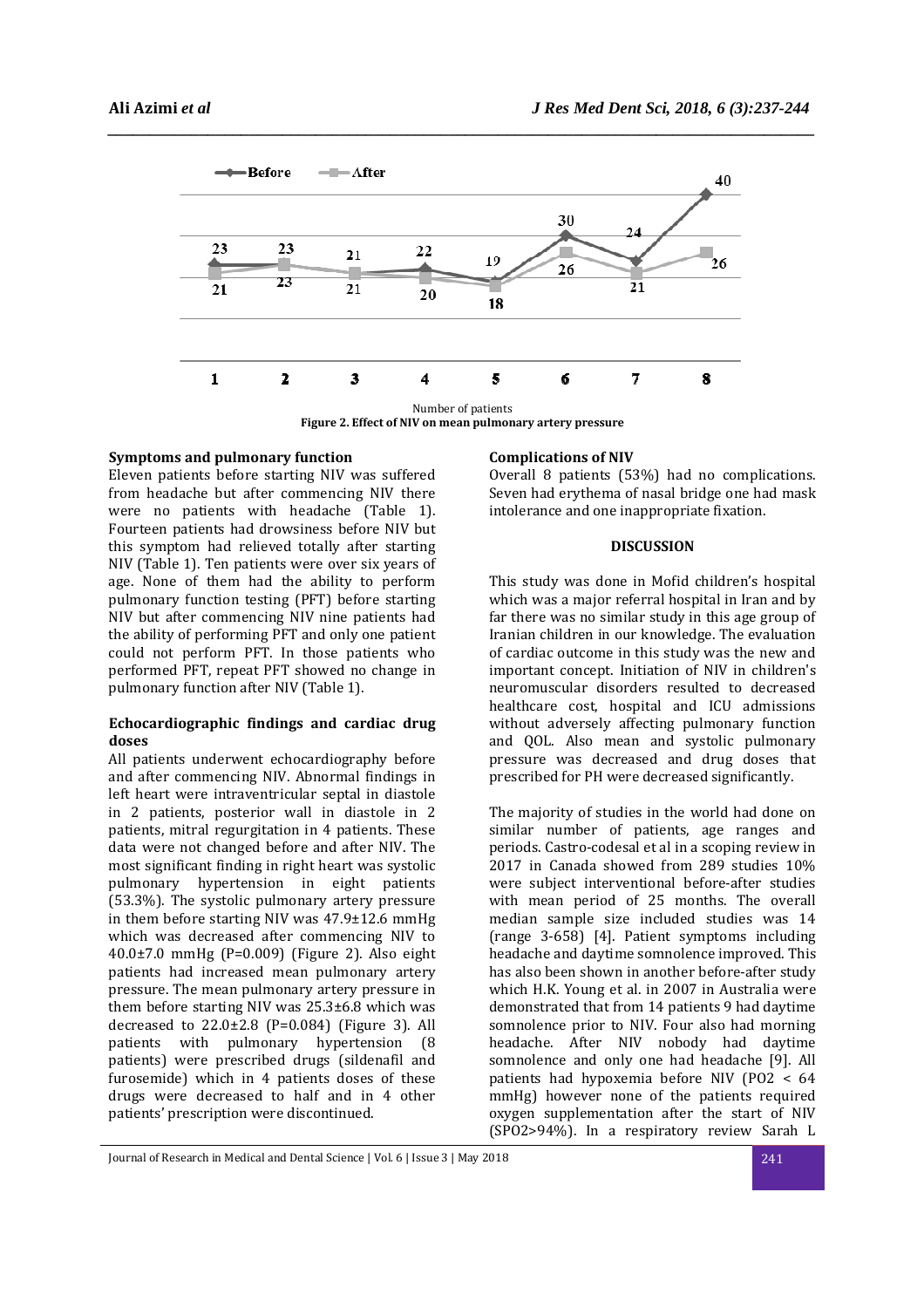Morley et al in 2016 in England showed that NIV with lowering work of breathing and oxygen consumption has been reduced the fatigability of respiratory muscles [3].

*\_\_\_\_\_\_\_\_\_\_\_\_\_\_\_\_\_\_\_\_\_\_\_\_\_\_\_\_\_\_\_\_\_\_\_\_\_\_\_\_\_\_\_\_\_\_\_\_\_\_\_\_\_\_\_\_\_\_\_\_\_\_\_\_\_\_\_\_\_\_\_\_\_\_\_\_\_\_\_\_\_\_\_\_\_* 

This study showed use of NIV in children's neuromuscular disorders reduces the frequency and days of hospitalization which in addition to lowering the healthcare costs and support of family resources, it releases pediatric intensive care unit beds that for needy patients is worthwhile. This was confirmed with other studies [7,13]. Cancelinha et al in a retrospective analysis in 2015 in Portugal showed that small number of hospitalization was seen in majority of patients after NIV treatment also high possibility of attending school are good indicator of improvement in quality of life [7]. Katz et al in a retrospective review in 2004 in Canada showed a significant decrease in PICU admission and hospitalization after NIV in children with neuromuscular disease [13].

Patients in this study had progressive neuromuscular impairment it could be expected that their QOL would get worse with increasing age but that did not happen. Our study showed that QOL worsened at the time of starting NIV compared to one year before but QOL improved after NIV compared to the time of starting NIV. So it is hypothesized that NIV may prevent QOL from worsening.one study showed that QOL remained stable after NIV despite disease progression. Young et all in a before after clinical trial in 2007 in Australia showed that QOL remained stable after NIV despite disease progression [9]. In that study 79% of parents completed parent report forms from both QOL questionnaires before and after NIV and only 50% of children completed child report however.in our study all the parents and children participate in completing before, at start and after NIV report forms. In another study Noyes et al in retrospective qualitative study in 2006 in England evaluated QOL after Institution of NIV in children with neuromuscular disease and showed better feeling of these children [14]. In another study Piepers et al in a review of literature in 2006 in the Netherland found that NIV is useful in the longevity and quality of life [15].

Pulmonary hypertension is a consequence of hypoventilation. Current guidelines recommend treatment of the underlying disorder for PH occurring due to lung diseases orventilatory

disorders [11]. This study reveals that 53% of patients had pulmonary hypertension before starting NIV and despite lack of complete improvement after NIV the intensity of PH was decreased significantly. In one non clinical study Shekerdemian et al in 1999 in Canada showed that NIV by preventing of exacerbating factors of PH such as hypoxia, hypercapnia, acidosis and atelectasis can be effective in treatment of PH [16]. In our study hypoxia, hypercapnia and work of breathing were relatively corrected and can help in management of pulmonary hypertension. In another retrospective study on 18 subjects in adult population with PH and hypoventilation by Held et al in 2014 in Germany they showed that after 3 months NIV therapy, PAP and PVR decreased significantly. To our knowledge, this is the first study to demonstrate relation between PH, hypoventilation and NIV in children.

In our study nobody had the ability to perform pulmonary function test before starting NIV. However, after commencing NIV spirometry showed severe restrictive pattern which regarding to causes of hypoventilation it seems logical. This issue supposed that NIV with decreasing work of breathing and muscular fatigue can improved pulmonary function. Kallet et al in a literature review in 2009 in US showed that NIV has significant effect on reducing WOB but not found that NIV improved muscle strength or spirometry [17].

This study showed that complications of NIV were mild and the most prevalent of these were erythema of local skin. In another study Ramirez et al in a descriptive study in 2012 in France found erythema of nasal skin with air leak was the major side effect of NIV interface [18].

This study also showed the health care costs after NIV in comparison with PICU hospitalization were decreased significantly. This reduction even with those who had insurance was significant (64%). In another study Young et all in a before after clinical trial in 2007 in Australia also confirmed reduction of health care costs [9].

### **CONCLUSION**

Use of home NIV in children with neuromuscular disorders results in reduction in hospitalization, healthcare costs and PICU admission. This will increase participation of child and family in social interactions such as school, sport, etc. Also NIV

Journal of Research in Medical and Dental Science | Vol. 6 | Issue 3 | May 2018 242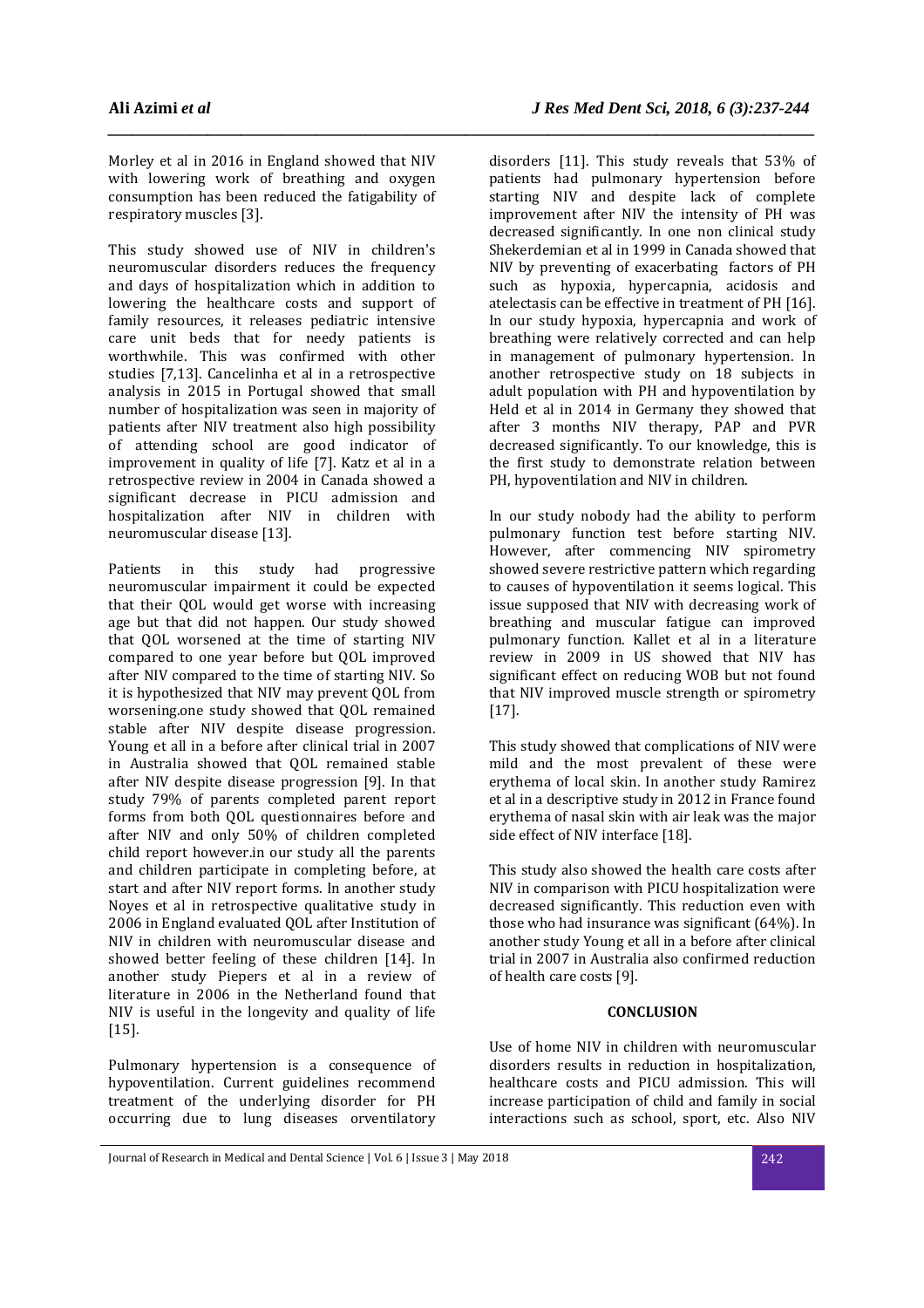causes longevity and stability of quality of life in these children despite the progressive disease. Also administration of NIV can stabilized pulmonary function test. NIV decreases work of breathing and that can improve growth and nutrition of patients. The side effects of NIV are mild and the majority of these children can tolerate it. NIV can be reduced pulmonary hypertension in children with neuromuscular disease with hypoventilation.

### **Limitation**

Since it was not possible in our centre to carry out polysomnography for children, so only two patients had polysomnography from other centers before commencing NIV. Indication of electively starting NIV was determined better if we could perform polysomnography before NIV. We knew that the best diagnostic tool for evaluation of severity of PH is right cardiac catheterization but we didn't perform that because the procedure is invasive.

#### **Acknowledgments**

This paper is derived from the pediatric pulmonology residency dissertation of Ali Azimi (No: 153) and its cost has been paid from the authorized protocol of Vice Chancellor of Research and Technology in Shahid Beheshti University of Medical Sciences. The authors would like to appreciate the Clinical Research Center of Shahid Beheshti Hospital, Kashan University of Medical Sciences.

### **Funding source**

Vice Chancellor of Research and Technology in Shahid Beheshti University of Medical Sciences

#### **Conflict of Interest**

The authors have no conflict of interest to disclose.

### **Authors' Contribution**

Saeed Sadr developed the study concept and design and the acquisition of data, interpretations of data, and drafting of the manuscript. Seyed Ahmad Tabatabaii, Ghamartaj Khanbabaee, Ali Azimi, Mohammad Reza Khalilian, Elham Zarghami, Yalda Nilipour and Mohammad Reza Sharif developed the protocol, analysis of data and drafting of the manuscript.

### **REFERENCES**

*\_\_\_\_\_\_\_\_\_\_\_\_\_\_\_\_\_\_\_\_\_\_\_\_\_\_\_\_\_\_\_\_\_\_\_\_\_\_\_\_\_\_\_\_\_\_\_\_\_\_\_\_\_\_\_\_\_\_\_\_\_\_\_\_\_\_\_\_\_\_\_\_\_\_\_\_\_\_\_\_\_\_\_\_\_* 

- 1. Amaddeo A, Frapin A, Fauroux B. Long-term non-invasive ventilation in children. The Lancet Respiratory Medicine. 2016;4(12):999-1008.
- 2. Fauroux B, Boffa C, Desguerre I, Estournet B, Trang H. Long-term noninvasive mechanical ventilation for children at home: a national survey. Pediatric pulmonology. 2003;35(2):119-25.
- 3. Morley SL. Non-invasive ventilation in paediatric critical care. Paediatric respiratory reviews. 2016;20:24-31.
- 4. Castro-Codesal ML, Dehaan K, Featherstone R, Bedi PK, Carrasco CM, Katz SL, et al. Longterm non-invasive ventilation therapies in children: a scoping review. Sleep Medicine Reviews. 2017.
- 5. Cancelinha C, Madureira N, Mação P, Pleno P, Silva T, Estêvão MH, et al. Long-term ventilation in children: ten years later. Revista Portuguesa de Pneumologia (English Edition). 2015;21(1):16-21.
- 6. Sharif MR, Hemayattalab R, Sayyah M, Hemayattalab A, Bazazan S. Effects of Physical and Mental Practice on Motor Learning in Individuals with Cerebral Palsy. J Dev Phys Disabil. 2015; 27(4):479-487.
- 7. Reza SM, Rasool H, Mansour S, Abdollah H. Effects of calcium and training on the development of bone density in children with Down syndrome. Res Dev Disabil. 2013 Dec;34(12):4304-9. doi: 10.1016/j.ridd.2013.08.037.
- 8. Chatwin M, Tan H-L, Bush A, Rosenthal M, Simonds AK. Long term non-invasive ventilation in children: impact on survival and transition to adult care. PLoS One. 2015;10(5):e0125839.
- 9. Young H, Lowe A, Fitzgerald D, Seton C, Waters K, Kenny E, et al. Outcome of noninvasive ventilation in children with neuromuscular disease. Neurology. 2007;68(3):198-201.
- 10. Ottonello G, Ferrari I, Pirroddi I, Grazia M, Diana MC, Villa G, et al. Home mechanical ventilation in children: retrospective survey of a pediatric population. Pediatrics International. 2007;49(6):801-5.
- 11. Held M, Walthelm J, Baron S, Roth C, Jany B. Functional impact of pulmonary hypertension due to hypoventilation and changes under noninvasive ventilation.